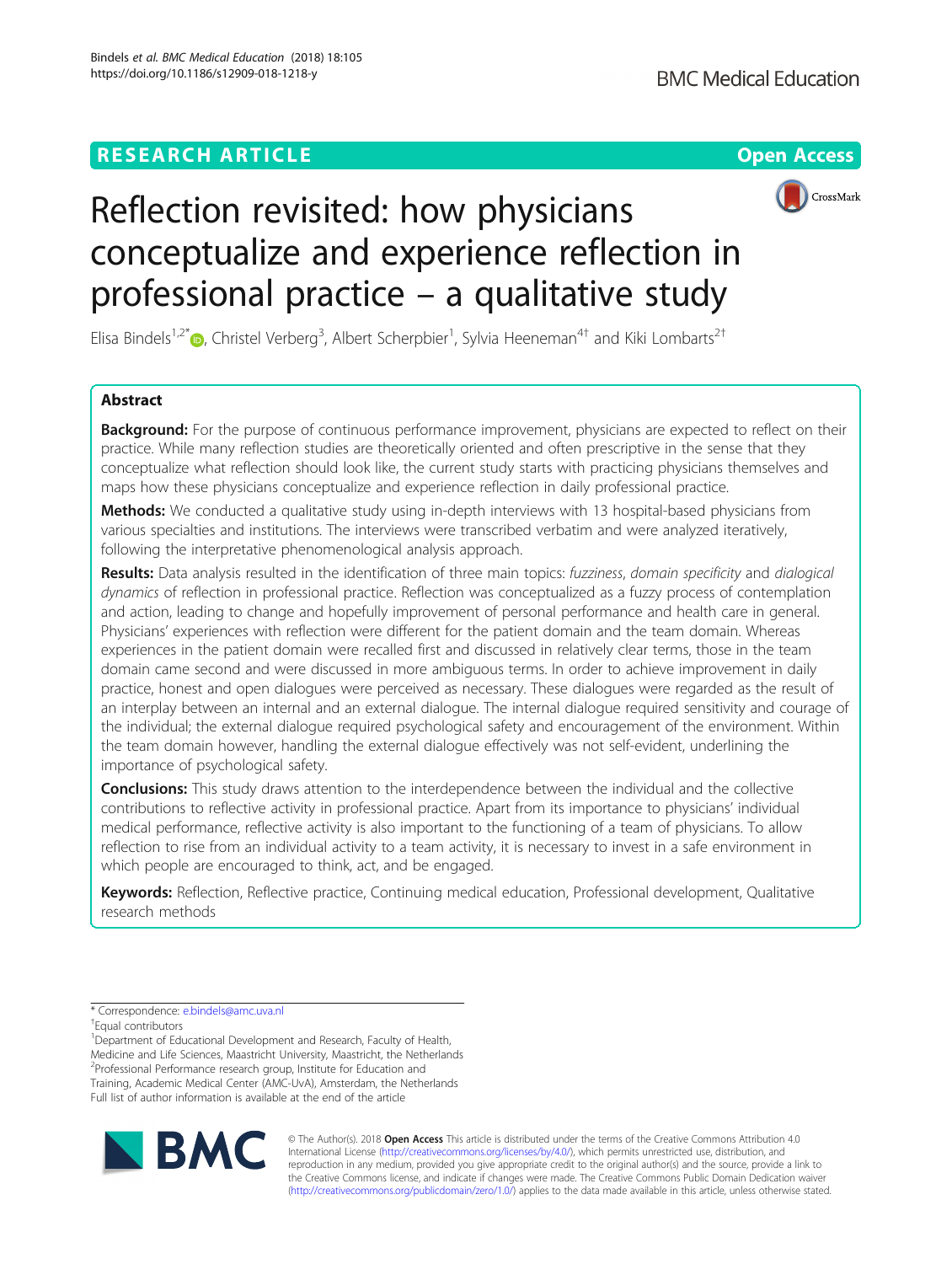# Background

In the last decades, the dynamics within health care have changed: nowadays, physicians are confronted with knowledgeable patients, ever larger teams and increasing medical knowledge. As a result, the desired attributes of a 'good doctor' have evolved significantly, bringing concomitant change in the goals and expectations of the medical education field. For most of the twentieth century, the predominant focus of medical education across the professional continuum was the acquisition of and reflection upon medical knowledge and procedural skills. Professional practice today, however, requires skills that extend beyond mere medical knowledge, such as interpersonal communication, team building, management and leadership skills. This shift in attention toward generic skills has fueled the movement of competencybased medical education (CBME), in which all aforementioned skills have been clustered and translated into competencies [[1](#page-8-0)–[3\]](#page-9-0). It is widely acknowledged that an important mechanism for learning and improving this broad range of competencies and thus for becoming and staying a 'good doctor' is 'reflection' [\[4](#page-9-0)–[7](#page-9-0)].

Since reflection is recognized as a crucial component of lifelong learning, there has been thoroughly invested in its theoretical understanding  $[8-10]$  $[8-10]$  $[8-10]$  $[8-10]$  $[8-10]$ . Reflection is often described as a cyclic process of analysis, asking questions and paraphrasing professional experiences or, as Finlay  $([11], p. 1)$  $([11], p. 1)$  $([11], p. 1)$  states: "the point is to recapture practice experiences and mull them over critically in order to gain new understandings and improve practice accordingly". In the context of CBME and lifelong learning, the focus of reflection is on developing the self by expanding one's own knowledge base and interpretive capacity, and broadening one's understanding of certain issues. This inward-looking and individual focus is thought to contribute to self-insight and self-improvement through analysis and understanding of specific learning experiences that teach knowledge, skills and attitudes [\[12](#page-9-0)–[18\]](#page-9-0). Across the continuum of medical education and medical practice, reflection is documented in portfolios, checklists and protocols; also group reflection activities and one-on-one interaction between teachers/mentors and students/physicians are used to stimulate and assess reflection [\[19](#page-9-0)–[22\]](#page-9-0).

However, the way in which reflection has been taken up in medical education is problematic, as has been addressed in recent years, for instance by Ng et al. [\[12](#page-9-0)]. They call for caution with regard to reductionist approaches that break down reflection and its complexity into discrete components of activity, or steps of a process. In this way, reflection is approached in an overtly prescriptive way, i.e. reflection is conceptualized 'as it should look like', thereby establishing the link between using reflection as a tool to develop oneself and using it to assess individuals. Several authors, among whom Sumsion [\[23\]](#page-9-0) and Rolfe [[24\]](#page-9-0), argue that reflection has been turned into a 'tick box exercise'; the very essence of reflection may be compromised when it is enforced in an overly prescriptive manner, or when it is subjected to evaluation and reductive approaches.

Despite the situation as outlined above, within CBME literature, reflective capacity is discussed as an attribute of a competent professional and therefore physicians are expected to reflect on their performance. Since most continuous professional development (CPD) programs and quality assurance policies now include procedures or regulations to show some evidence of reflective practice, there is a growing need to develop new ways of thinking about reflection that recognize the complexities and relational qualities of today's professional practice, without reducing reflection to a 'product' [[25](#page-9-0)–[27](#page-9-0)]. In order to inform reflective activities for practicing physicians, it is necessary to openly explore how physicians themselves describe their relation to reflection. In this study, we therefore addressed the following two interrelated research questions: (I) How do practicing physicians conceptualize reflection and (II) How do they experience reflective activity in their daily practice?

# Methods

#### Study design

Being interested in understanding the phenomenon of reflection by physicians' lived experiences, we chose an interpretative phenomenological research approach (IPA) [[28](#page-9-0), [29](#page-9-0)]. The IPA approach allowed us to investigate individual experiences and accounts of physicians while constructing an overall impression of their experiences with reflection in daily practice [\[30](#page-9-0), [31](#page-9-0)]. We drew from the epistemological stance that people are self-interpretative beings, therefore knowledge is subjective and there is no ultimate truth [[32](#page-9-0)]. According to this approach, it is only through a process of interpretation that meanings can be understood. It explicitly acknowledges and accepts the importance of the researchers' interpretation and embraces the assumption that pre-understanding and co-creation by the researcher and the participants are what makes interpretations meaningful [[29](#page-9-0), [32](#page-9-0)]. Since we asked physicians to reflect on their reflections, the research itself is in fact a reflective activity.

Because the IPA approach is one of active engagement in which researchers bring their own backgrounds to the analytical process, practicing reflexivity is critical. In this reflexive spirit, we provide the following contextual information: the lead author (EB) has a background in art history and clinical neuropsychology; her collaborators have significant experience in studying medical education, but their own disciplinary backgrounds include teacher education (CV), medicine and philosophy (AS), biomedical science and competency-based education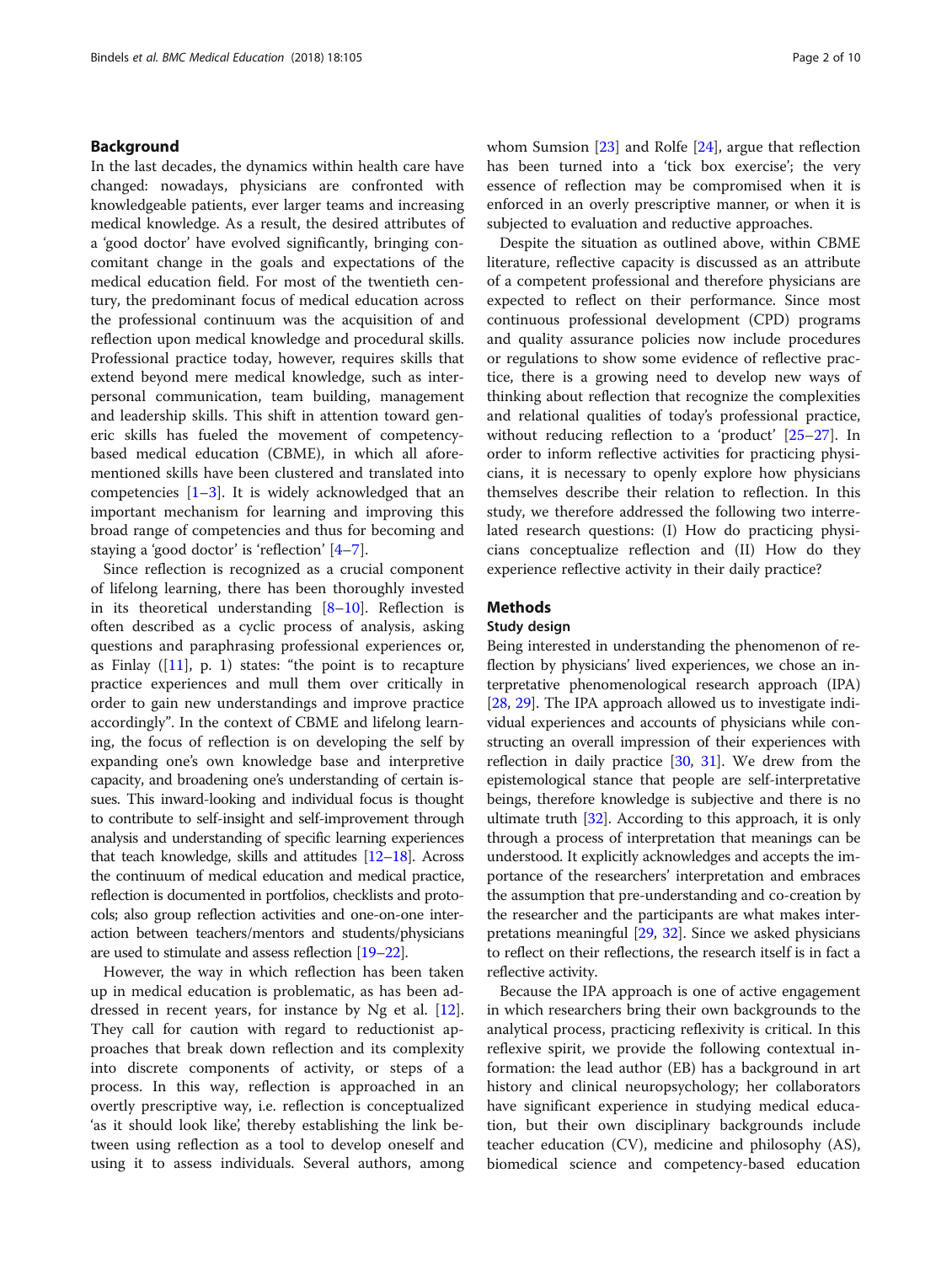(SH) and healthcare policy and management (KL). Since these backgrounds might influence the approach to the subject, all researchers have been involved in the process of analysis.

### Setting and participants

We conducted this study in the Netherlands, where physicians are either employed by the hospital or organized in independent entrepreneur partnerships. Along the data collection, we invited hospital-based physicians from various specialties and (non-)academic institutions to participate. They were purposively sampled to provide a heterogeneous participant group in terms of medical specialty, age, and gender. Initially, we informed participants by email and telephone that the purpose of the interviews was to explore reflection. Subsequently, we invited them to consider participation. Upon acceptance of the invitation, we requested an individual consent. In total, 19 invitations were sent and all were received positively. However, six invitees were not able to take part because of agenda related reasons.

## Interviews and data collection

We held one pilot interview and 13 individual interviews. Interviewees were 8 men and 5 women from different age categories, representing 11 different specialties at 8 (academic and non-academic) hospitals (Table 1). In the interviews we focused on in-depth exploration, allowing the participants to talk freely without interference from others. An open ended interview guide was constructed based on our research questions. The interviewer (EB) imposed direction as little as possible, enabling participants to tell their own reflection story. She gave no specific introduction on reflection and the interview started with a so-called association question.

Table 1 Participants: gender, age, specialty and setting

Participants were invited to write down on post-its impressions, ideas and words coming to mind when thinking of 'reflection'. Drawing on these connotations, we covered more specific items like feelings, thoughts and reactions, as well as concrete examples ('Can you describe an actual situation in which you reflected? What was the start? How did the process look like? Where did it lead to?') To close the interview, we invited participants to formulate a metaphor or transcending image of reflection. We conducted a pilot interview with the purpose of gathering feedback on the content of the initial interview guide as well as the interview technique. The first author (EB) conducted all interviews between March 2016 and November 2016. Interviews lasted approximately one hour and were conducted in the privacy of the physician's office, whereas confidentiality was assured at the start of the interview. All interviews were audio-recorded and transcribed verbatim by a professional transcriptionist.

## Data analysis

To deduce meaning from the data, the first author engaged in mind mapping as means to reflect on the participants' reflections on reflection. Mind mapping involves creating visual diagrams with thought bubbles for brainstorming themes and drawing connections between them in a visual and non-linear way [\[33](#page-9-0), [34\]](#page-9-0). Following each interview, a mind map was created in order to begin to track preliminary emerging themes, using the post-its as a starting point. First, the transcript was read to obtain a holistic view of the data as a whole and a naïve understanding was formulated. Second, the first author looked for 'parts' in the 'whole' by identifying passages, key words and phrases that elicited understanding about what the participant was saying about the

| Participant #  | Gender and age    | Specialty                 | Setting      |
|----------------|-------------------|---------------------------|--------------|
|                | Male in his 50s   | Gynecology and obstetrics | Academic     |
| 2              | Female in her 40s | Pediatrics                | Academic     |
| 3              | Female in her 60s | Internal medicine         | Academic     |
| $\overline{4}$ | Male in his 30s   | Psychiatry                | Non-academic |
| 5              | Male in his 40s   | Trauma surgery            | Academic     |
| 6              | Female in her 40s | Neurology                 | Academic     |
| 7              | Male in his 30s   | ENT surgery               | Academic     |
| 8              | Male in his 50s   | Clinical pathology        | Non-academic |
| 9              | Female in her 40s | Radiology                 | Non-academic |
| 10             | Female in her 40s | Anesthesiology            | Non-academic |
| 11             | Male in his 60s   | Gastro-enterology         | Academic     |
| 12             | Male in his 40s   | Surgical oncology         | Non-academic |
| 13             | Male in his 50s   | Neurology                 | Non-academic |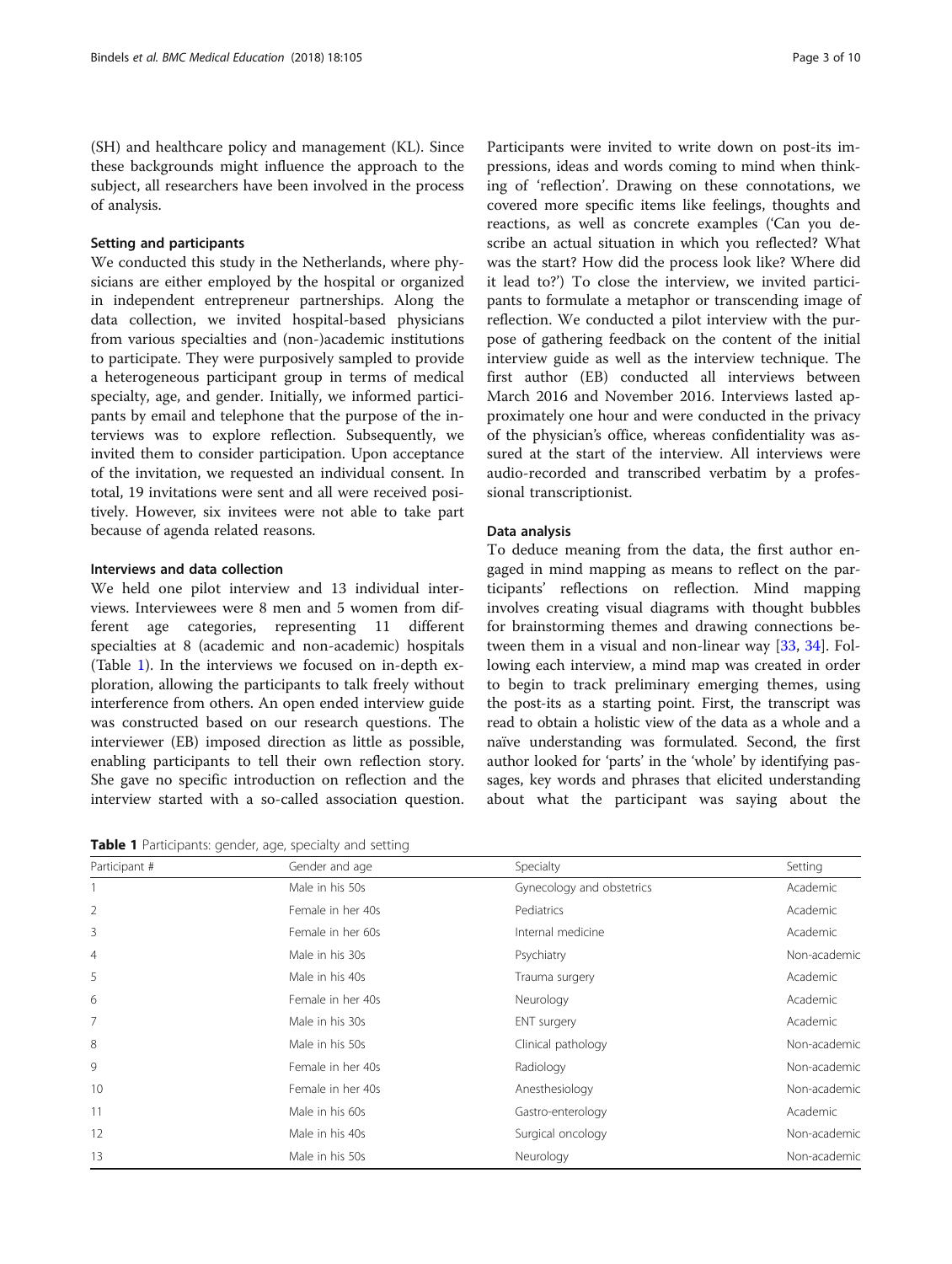concept and experience of reflection in daily practice. Third, these parts were categorized and - together with the author's memos - converted into a mind map. Through constant comparative analysis, individual mind maps were accommodated in overarching mind maps. Saturation was reached at the point where interview 12 and 13 did not yield any new themes or input for recurring themes.

In order to establish credibility in the interpretation of data, mind maps were discussed within the research team and the emerging themes were compared to the original post-its and transcripts. More specifically, this process was shaped as follows: (i) initial understanding of the pilot interview was discussed with KL by relistening interview fragments; (ii) initial understanding of interviews 1–2 was discussed with KL and SH by rereading the transcripts; (iii) individual mind maps of interview 3–5 as well as an overarching mind map were discussed within the whole research team (CV, AS, SH, KL); (iv) individual mind maps of interview 6–9 as well as an overarching mind map was discussed with CV by re-reading transcripts; (v) an overarching mind map of interview 1–13 was discussed within the whole research team; a final comprehensive understanding was formulated by the first author in consultation with the research team.

# Results

#### Overall results

Data analysis resulted in the identification of three main topics related to our two research questions: the fuzziness, domain specificity and dialogical dynamics of reflection in daily practice. In short, during the interviews reflection was conceptualized as an ongoing movement between contemplation and action orientation, leading to change and hopefully improvement of personal performance and health care in general. Physicians' experiences with reflection were different for the patient domain and the team domain. Whereas reflection experiences in the patient domain were recalled first and discussed in relatively clear terms, reflection experiences in the team domain came second and were discussed in more ambiguous terms. In order to achieve improvement in daily practice, honest and open dialogues were perceived as necessary. These dialogues were regarded as the result of an interplay between an 'internal dialogue' or private conversation with oneself, and an 'external dialogue' or the act of sharing experiences with others. The internal dialogue required sensitivity and courage of the individual; the external dialogue required psychological safety and encouragement of the environment. We will now discuss these themes in detail below.

# Reflection as a fuzzy process

'Reflection' elicited process-related verbs, such as 'becoming aware', 'holding still', 'looking back', 'observing and analyzing' and 'gaining insight'. Newly acquired insights were meant to 'determine direction' and led to outcomes such as 'balanced conduct', 'quality improvement in own performance and health care in general' and 'ongoing learning'. Although the concept elicited these clear process-related verbs, participants also pointed to the fuzziness of the concept, stating that it was something 'fuzzy', 'foggy' and 'difficult to grasp', as Interviewee 3 observed:

'I think most people do understand what is meant by it, but that this is a concept that encompasses a lot of things.'

Participants referred to a dialectical movement between contemplation and action or action orientation within the reflection process, as Interviewee 4 stated:

'If reflection does not lead to action or actionorientation, then it is like there is insight without movement. Then reflection stays in the atmosphere of associations, but it has to clench together and become clear, so that you can apply it to something. Because when something is cloudy, it disturbs and can deter. Reflection is like a process of rising above the fog: you seek clarity to get a view of the right direction and when you see the path ahead of you, you also want to go that direction, because it suits you.'

#### Domain specificity of reflection

Participants described a broad array of practice situations that triggered reflection. Reflection experiences that came to mind first were related to the patient domain; reflection experiences that seemed to be surrounded by more 'fog' were mostly related to the team domain and were reported in a later instance.

# Patient domain

Overall, reflective activities that were mentioned first were closely tied to the medical domain, such as clinical reasoning, adaptive expertise and patient communication. Participants seemed to have little difficulty in finding the right words to describe how these reflection processes evolved. We interpreted this as a sign that participants felt most comfortable with reflection related to medical issues on the patient level. Reflection in these situations was associated with a state of concentration, as a means to assist the participant to pinpoint what was meaningful and of fundamental importance. Reflection was described as 'slowing down', 'being on your guard',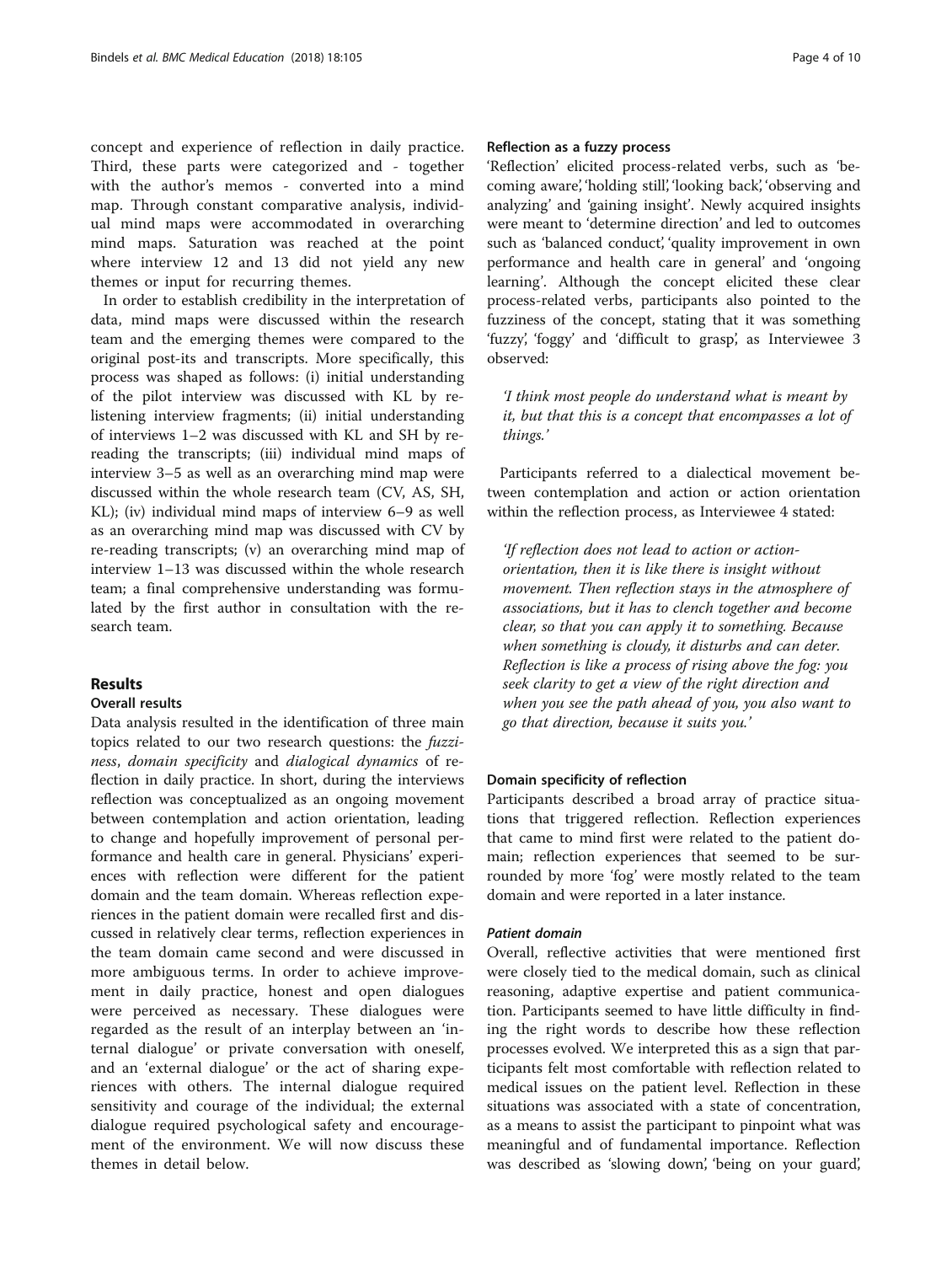'taking responsibility' and 'being open to other perspectives and possibilities yet standing your ground'. Reflection required effort, as other habits of mind might be more rewarding, such as speed or no-nonsense. All participants reported that the above mentioned elements lead them to ask themselves questions, such as 'Did I miss things?', 'Did I close off too soon?' or 'How can I best 'tune in' on this patient and establish or restore a sense of connection?' In the case of such questions, it was obvious to ask a colleague for help or discuss these issues during consultations with colleagues. As Interviewee 1 explained:

'In a consultation with peers, there is of course partial misunderstanding of each other's point of view, or people are not entirely well informed. It is exactly in that process where we analyze the whole case and sort out what happened exactly. Ultimately we reconstruct the story and then we can make a decision. Constructing this story is also very important in the sense that others can learn from it, because it will come to mind when they will come across a similar situation.'

## Team domain

Reflective activities that were only mentioned later on in the interviews were tied to communication issues with colleagues, team work and team dynamics, as participants started to reflect on aspects of reflection that are probably harder to describe. This cluster of situations did not only contain ad hoc situations that called for direct response, but also situations that seemed to develop gradually over time, such as an unequal division in tasks, responsibilities and participation within the team. With regard to these types of situations, participants seemed to experience more difficulty or 'fog' in describing how they navigated these situations and how reflection processes evolved. As Interviewee 4 explained:

'In your role toward the patient there are not that many barriers, you just do your work, it has to do with your medical competence. But there is also cooperation and communication with colleagues, those things. Some colleagues are very diplomatic in their communication, others are very direct. Well, it forces me to think about my own style, and in which situation I use which style.'

The proportion of 'fog' in these reflection processes was tied to the degree of clarity about possible outcomes and the dependency on others. Interviewee 2 described her encounter with her new group of colleagues: 'In new situations as these you just need to test the waters and see how the wind blows. You ask yourself, where do I fit in and what will be my role?' In describing a similar situation, Interviewee 9 looked at it from a team perspective:

'When you enter a new team, you need to deal with this whole interaction, this group process. Who makes and who breaks the policy? Is there policy anyway? Where do we stand and where are we going? Have we thought about it at all?'

This interviewee further widened her team perspective by relating her teamwork to the bigger picture of the organization:

'As a physician, you are a little cog in a very large whole and this can lead to a kind of indifference. I mean, you would like to change something but then you notice that the whole organization is inert and slow like syrup. Then you run the risk of developing this 'every man for himself' attitude and you just focus on your own little piece.'

#### Dialogical dynamics

From the participants' reflection stories, reflection's alternating movement between contemplation and action orientation seemed to unfold itself in an interplay between an internal dialogue (or private conversation with oneself) and an external dialogue (or actual conversation with others). These dialogues were triggered by situations in daily practice in both the patient domain as well as the team domain.

#### Internal dialogue

All participants noticed that a certain 'emotional sensitivity', 'observational ability' and 'courage to have an honest look at oneself' was conditional to start any internal dialogue. Interviewee 3 described this internal dialogue in the context of a patient contact:

'When I get irritated by a patient, and that just happens sometimes, I feel it inside. It happens quite often when someone shows claiming behavior. That is the moment that I think 'hey, I need to pay attention now'. And yes, in that moment you should actually be able to take a step back and not give in to your feeling of irritation, although that may be your natural reaction. I know the moments in which I need to be extra alert and I also know what I can do to turn the tide.'

The same interviewee also mentioned the importance of 'taking a critical look at your own share' in the case of a complication or medical error: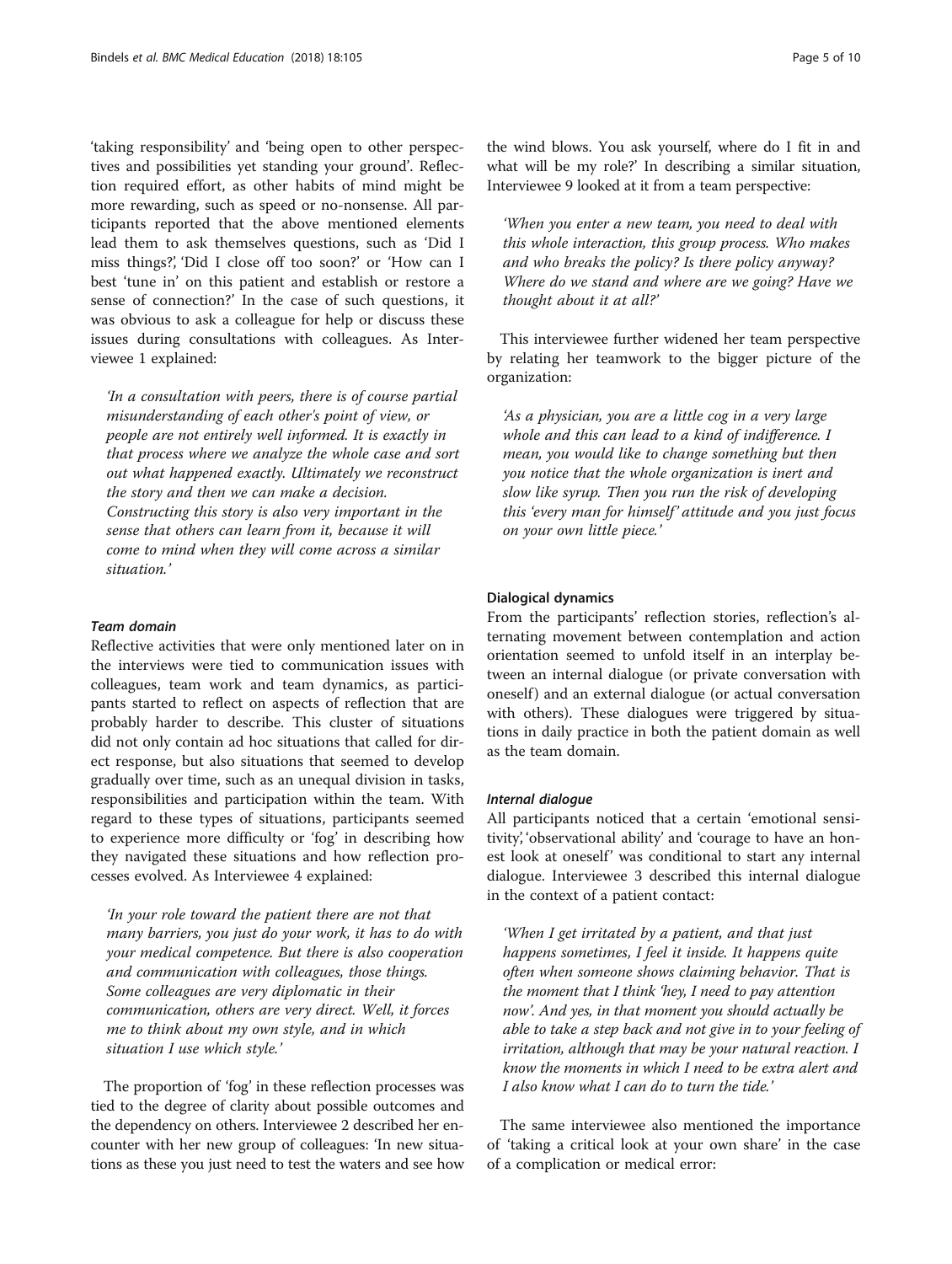'You can say, 'well, it was the other person, it has nothing to do with me, I don't feel addressed or affected, I don't feel responsible..' But you can also think, what was my role in this whole story, that is what I mean with 'taking a critical look at something'. Reflection just requires courage, because you also have to face your own imperfection and stupidity.'

Interviewee 13 also mentioned that reflection was observing a situation, taking a step back and asking a question, instead of reacting based on your first impression. Ideally, the internal dialogue took place prior to the external dialogue:

'I think that over time, I try to understand things more by asking questions, instead of giving my opinion straight away. [Interviewer: How did you learn that?] Yes… through observations and by seeing how things happen, how people do things in conversations. My response also depends a lot on the moment and on the person: who is this person, do I know him or her better? Ideally you have some sort of repertoire at your disposal, like, you approach one colleague in this way and the other in that way.. [Interviewer: so before you start a conversation you have a conversation with yourself?] Well, ideally yes, unless I am so angry that I cannot control myself, then I cannot find enough space for this conversation with myself.'

## External dialogue

Participants described that when a situation related to the patient domain or the team domain was discussed collectively, an external dialogue was initiated. In the case of a (dissatisfying) patient contact or lacking medical knowledge, participants frequently stated that they could easily call for help from a colleague. In the case of a complication or medical error, external dialogue was considered to be of vital importance for patient care, as Interviewee 12 mentioned:

'Talking to others about this is a possibility to unwind. Because you talk to each other about it, you can sort out how to prevent it from happening next time. And it creates this possibility form other members to say 'you know, actually I experience the same thing'. So then you can see how you can improve practice as a group.'

Other interviewees not only pointed to the importance of the external dialogue for direct patient care, but also for the team performance in the long run. As Interviewee 9 explained:

'If we as a group continue like this, we will get into trouble, eventually. Not so much in the sense that we don't do well as individual medical specialists, but more in the sense that working together is challenging. Because you will get frustrations, because it seems like, well, over time you develop some sort of unequal division in tasks, responsibilities and participation and in discussion people keep aloof. And in our group there are quite some differences in characters and we just have to make it work.'

Several participants mentioned the challenge of team performance and described how team issues could get out of hand, for example in the case of an approaching merger. Interviewee 8 described how team discussions got stuck because of a conflict of interest and he described the experiences with an external counselor:

'Then this external person does the reflection in your place, so to say. He is a kind of father figure and he can simply guide the group in this whole reflection process. He spells out the consequences and what you can or cannot expect from each other. And what choices there are and also the limitations of these choices, so that you get a clear picture again.'

Interviewee 4 described his experiences with an approaching merger and mentioned that he individually looked for sparring partners outside his team:

'Sometimes I meet with peers outside my team to discuss the uncertainties about the merger. Like, how do I position myself? Am I too careful? Then you get tips, advice, feedback from colleagues who work elsewhere. So that is very good, yes. And because you do not work with these people directly, it is certainly safer to speak your mind.'

## Interplay of internal and external dialogue

Participants described an interplay between an internal and an external dialogue in daily practice. In the patient domain, discussing patient cases with others was recognized as a way of reflecting collectively; the tipping point between the internal and external dialogue was relatively straightforward and the process of collective reflection was clearly framed. In the team domain, however, the tipping point between the internal and external dialogue was less straightforward and the process of collective reflection was less clear because of 'fuzzy' team dynamics, issues related to the division of tasks and responsibilities, the sorting out of a shared group vision and an overall (diffuse) sense of psychological safety. The importance of this sense of security was reported by all participants.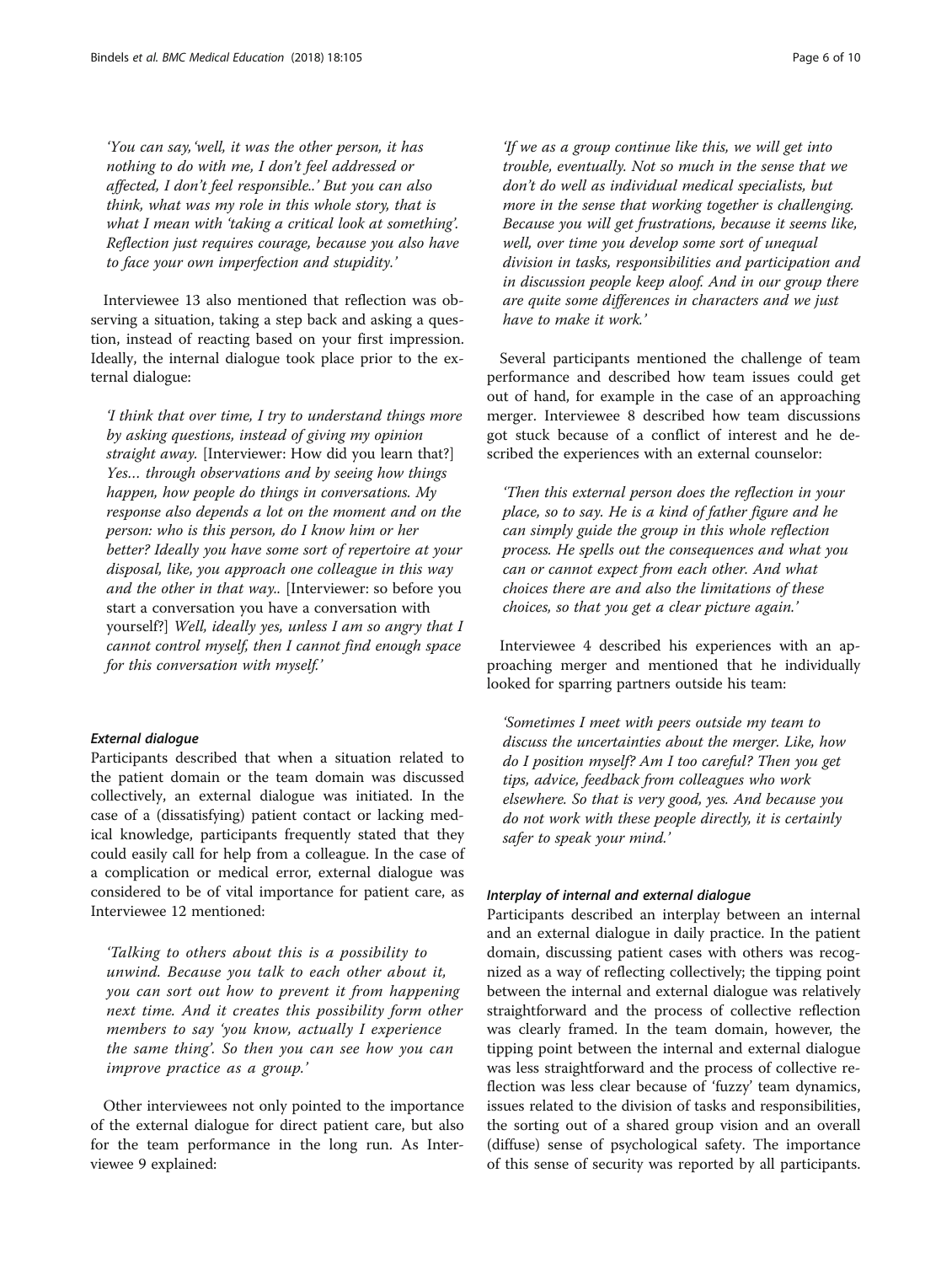From the participants' stories it became clear that the experience of psychological safety was a condition for the internal dialogue to be translated into an external dialogue. As Interviewee 5 explained:

'In my department, we take a critical stance toward each other and sometimes my colleagues ask me about how I handled things in a surgical procedure. I know that people can just wonder and be curious, but where I work, it is like, you have done something and colleagues take this as an opportunity to rise above you, to display their knowledge to residents and nurses at the expense of you, that is just something I feel.'

The importance of psychological safety also came to the fore in the case of a medical error, a situation that started in the patient domain and underwent a followup in the team domain. Although some participants noted that team discussions on these matters were meant as a possibility to 'unwind', not everyone felt safe enough to even report an error, because of the possibility of 'becoming known as that person'. As Interviewee 8 mentioned:

'You just know that your own reaction to a medical error partly depends on how the other person reacts, to whom you must report. If you have some negative experiences with this, you are less inclined to report an error, while at the same time it is crucial for a good hospital setting.'

From participants' stories, the need for commitment and reciprocity arose. As Interviewee 3 talked about the teamwork with her residents, she characterized her attitude toward building trust, working together and supervising them as follows:

'I tell them in advance about me being a bit neurotic.. in the sense that I find it difficult to sort of let them go.. I tell them that if they feel that I am looking over their shoulder too much that they should blow the whistle. And I always ask honest feedback from them. By doing so, I hope that they will feel that as a supervisor, I am not so much standing above them, but next to them. Working together simply cannot be a one-way street.'

## **Discussion**

In this study it was shown that physicians conceptualized reflection as a fuzzy process in which elements of contemplation and action alternated. Participants described this process as an interplay between an internal dialogue and an external dialogue. The sequence in which reflection experiences in daily practice were mentioned provided information about a layering in the experience of reflective activity. Participants first referred to reflection experiences in the patient domain (the context of physician-patient contacts and medical performance), which they discussed in relatively straightforward terms. In the sequence of the interview, participants also referred to reflection experiences in the team domain (the context of working together with other professionals), which they discussed in more ambiguous terms. From this finding we concluded that reflection experiences in the patient domain were more readily available than reflection experiences in the team domain. In the following section, we will elaborate on (i) the conceptualization of reflection as a two-fold activity on both the individual level as well as the collective level; (ii) the importance of reflection in the team domain to enable team development and foster improvement in the patient domain and (iii) the need to create psychological safety in the team domain as a condition for effective reflection.

Our findings indicate that physicians do not view reflection solely as a clear or straightforward attribute of the competent individual professional. When openly exploring, physicians conceptualize reflection as a hard to frame 'fuzzy process' that takes place both in the individual atmosphere  $-$  by means of an internal dialogue  $-$  as well as in the collective atmosphere – by means of an external dialogue. This view on reflection is somewhat contradictory to the view on reflection as a solidified individual competency, as expressed in the CBME literature [[3](#page-9-0)–[5](#page-9-0), [12,](#page-9-0) [19,](#page-9-0) [25](#page-9-0)]. In CBME literature, reflective capacity is portrayed as an individual possession, an ability to engage in reflective activity which can be acquired. This contrast between reflection viewed as an individual attribute and reflection viewed as something that commutes between the individual and his/her social environment resonates with the work of Lingard about individualist and collectivist discourses of medical competence. As described by Lingard, the individualist discourse views competence as a construct which individuals acquire and possess, which is context-free and which represents a state to be achieved. In the collectivist discourse, competence evolves from participation in authentic situations, is distributed across networks of persons and manifests itself in interconnected behaviors [\[35,](#page-9-0) [36](#page-9-0)]. If we consider the findings of the current study in the light of these individualist and collectivist discourses, then the notion of reflection requires expansion from 'self-reflection' to 'collective reflection'. This collective dimension of reflection has been described by several authors in communication and learning sciences, emphasizing the role of sharing experiences for the purpose of both individual learning as well as collective learning [[37](#page-9-0)–[39\]](#page-9-0). As Boud [\[40\]](#page-9-0) states, "reflection in collective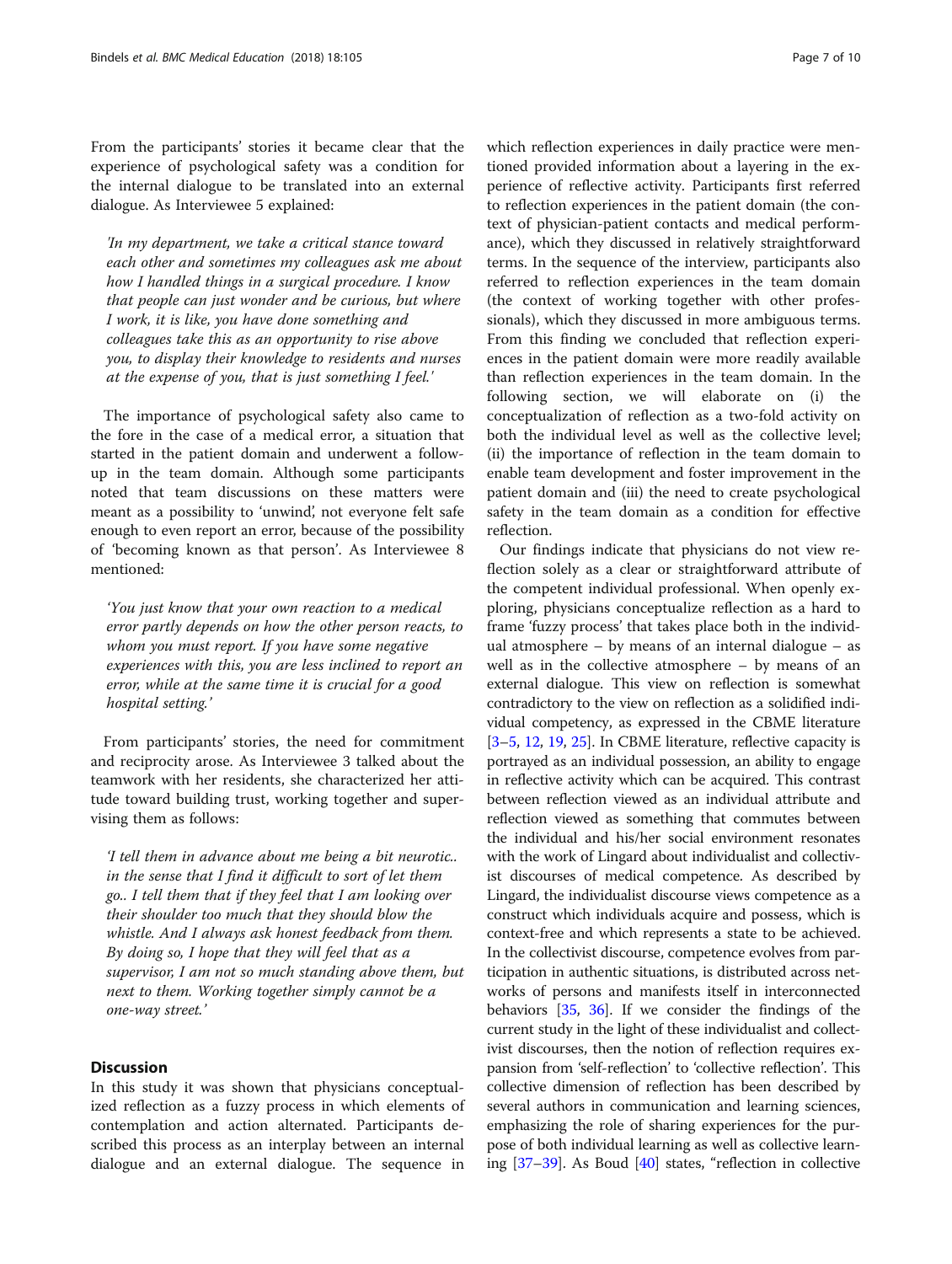settings cannot be an individual act if it is to influence work that takes place with others." Reflection on one's individual process or the team process can be facilitated either in a group of physicians or in a one-on-one interaction between a physician and peer or a facilitator. By explicating preliminary individual understandings and sharing individual experiences with others, a shared understanding about work practices and work-related experience is established and collective learning can emerge. Outcomes of this process of sharing and joint reflection, either during a one-on-one or a group session, can prompt both individual learning as well as collective learning.

Our analysis rendered two layers of reflection experiences, first related to the patient domain and second related to the team domain. Although distinguishable from each other, these two layers were closely connected to each other. For example, the situation of an approaching merger, which could cause disturbance within the team, could eventually impact the way care was organized and provided for in the patient domain. Collective reflection in the team domain could be a powerful method to ensure that team members learn what is necessary to remain motivated individually and as a team, to solve work-related problems collectively, to adequately discuss tensions among team members and to make group decisions that can count on sufficient support from all members. In communication and learning sciences this is defined as collective learning: the joint creation of collective rules, procedures, norms and values that determine the behavior of the group of team members [\[41](#page-9-0)]. Collective learning also implies that members regularly take time to reflect together and, if necessary, adjust the working method based on experiences and new insights. This ongoing process of reflecting together on common concerns means that the collaboration within the team is constantly improving, so that the team can maintain a high level of functioning when circumstances change [[41,](#page-9-0) [42\]](#page-9-0). This calls for a broadening of the reflective focus of team members by concentrating on both their individual and collective part in team work. Since team work will always be a challenge, the question remains as to how collective reflection can be handled properly: by increasing openness, honesty and space for feedback. This brings us to our last point, the importance of psychological safety.

From the findings it became clear that reflecting together and sharing experiences with others is only possible if there is a certain degree of psychological safety. Only when team members feel safe, they will be willing to take interpersonal risks, be vulnerable and give feedback to colleagues without being afraid that this might have negative consequences for the relationship with team members [[43\]](#page-9-0). When a psychologically safe environment is lacking, team members would prefer to remain silent, especially when it concerns learning from mistakes (as is the case with medical errors) [[44,](#page-9-0) [45](#page-9-0)]. In addition, a sense of joint responsibility and commitment and the extent to which someone identifies with the team is important [\[43](#page-9-0)]. Our findings suggest that reflecting together with team members on team issues is not self-evident; participants noticed that – in some matters – they preferred to speak with people outside their own 'working bubble'. Participants also noticed that in team discussions colleagues might keep aloof and engage in abstract conversation as an alternative to action that meets the cultural norm. Possible consequences of this state of affairs may be mutual tension or development of an ego centric attitude, thereby possibly undermining performance in its broadest sense [\[43\]](#page-9-0). Creating a climate of psychological safety, therefore, is of central importance for fostering open dialogues, thereby fueling both individual and team learning and development.

#### Limitations

As with any qualitative study, a conducive partnership between the researcher and participant is necessary for rendering a thorough insight into the topic of interest. For this purpose, not only the interviewer's listening sensitivity is important, but also participants' abilities to verbalize their experiences. Although all participants' accounts of their conceptualization and experience of reflective activity in daily practice are unique, IPA methodology requires that the researcher looks for themes that are shared by all participants [\[30](#page-9-0)]. Once identified, the themes may shape the direction of the analysis, rendering IPA vulnerable to researcher bias. As we were mindful of this issue, we took steps to minimize such bias, primarily through ongoing discussions among the authors to verify our coding scheme, interpretations and conclusions. Apart from this methodological consideration, it should also be noted that all participants were hospital-based physicians working within the Dutch healthcare system. Therefore, it is not self-evident that the findings of the current study are transferable to physicians outside the Netherlands, or to physicians outside the hospital setting, such as general practitioners. Caution is also required when it comes to transferability of the findings to other groups of healthcare professionals, such as nurses.

### Implications for practicing reflection

In the wake of previous studies, this study suggests to explore reflection as a collective activity affecting the larger health profession team or organization, rather than approaching reflection as a solitary, purely introspective activity. In the context of continuous professional development (CPD) programs, quality assurance policies and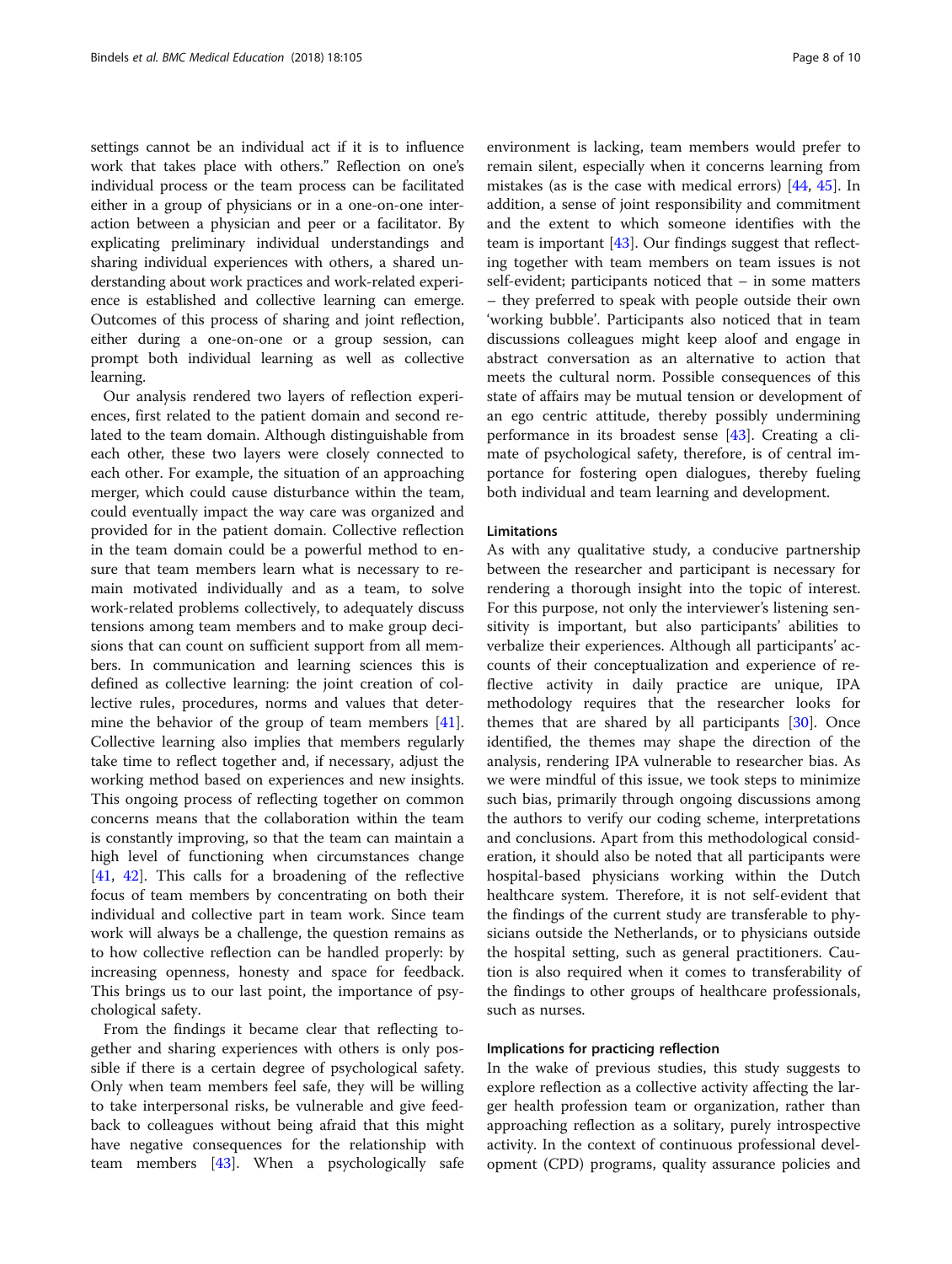<span id="page-8-0"></span>re-registration procedures, dedicated time should be provided for physicians to reflect on both their individual process as well as on common concerns within the team. Written reflective activities can be used, but based on the results of the current study, a reflection format in which an important role is reserved for the dialogical aspects of reflection could be more fitted to practice. Reflection could be facilitated in meetings following the completion of a multisource feedback (MSF) round within the team [[46\]](#page-9-0). These meetings could either be one-on-one meetings with a facilitator or peer or team meetings led by a facilitator. In view of the importance of psychological safety, the use of skilled facilitators would be desirable. The team discussion with peers may also contribute to a sense of solidarity and mutual respect, since previous research has shown that sharing personal reflections with peers could improve the quality of collegial relationships and heighten the chance of performance improvement [\[47\]](#page-9-0).

## Recommendations for future research

Future research should continue to focus on reflection related to both the individual as well as the team functioning of physicians and the mutual influence of these two. As noted above, reflection on the physician's individual professional development or the team process can be facilitated in both one-on-one meetings between a physician and a peer or facilitator, or in group meetings led by a facilitator. Further research into the impact and perceived usefulness of different strategies to facilitate reflection in these meetings is warranted. It is known from previous research that guided reflection with the help of a facilitator helps to achieve performance improvement. However, it is unclear as to whether or how the presence of colleagues in reflection meetings to debrief individual performance feedback impacts on the process or its outcomes. Furthermore, investments must be made to develop and validate tools that can be used to evaluate the collective performance of groups of physicians.

# Conclusions

The contribution of this reflection study is twofold: a majority of studies deals with the theoretical aspects of reflection and are prescriptive, conceptualizing what reflection should look like, whereas the current study starts with the practitioners themselves and maps how these practitioners describe their own relation to reflection. Secondly, it confirms some of the points that have been described in the reflection literature, for instance that reflection is an ambiguous concept which can have benefits even when it does not lead to improved practice. Physicians experienced reflection as an activity related to their medical performance, but also as an

activity related to their performance within the team to which they belong. In realizing open dialogues with colleagues on the team level, psychological safety plays an important role. Both the individual physician as well as the team of physicians and other health professionals have a responsibility in the development of abilities such as listening, sensitivity and community spirit. We suggest that attention to these aspects will foster synergy between reflective physicians and will culminate in reflective teams.

#### Abbreviations

CBME: Competency-Based Medical Education; CPD: Continuing Professional Development; MSF: multisource feedback

#### Acknowledgements

We thank the interviewees for their time and participation.

#### Availability of data and materials

Due to the sensitive nature of the raw data on which the conclusions of the manuscript rely, it is not publicly available. Please contact the authors for further information.

#### Authors' contributions

EB was the initiator of this study, drafting the study design and obtaining ethical approval. All authors contributed to the study design. EB conducted the interviews and led the process of analysis and interpretation of the data. CV, SH and KL participated in the analysis through additional coding. CV, AS, SH and KL additionally contributed to interpretation of the data through discussion of and reflection on the analysis. EB wrote all the drafts, which were revised with input from all authors. All authors contributed to the revision of the paper for critically important intellectual content. All authors approved the final manuscript for publication. All authors agree to be accountable for all aspects of the work in ensuring that questions related to the accuracy or integrity of any part of the work are appropriately investigated and resolved.

#### Ethics approval and consent to participate

This study received approval from the Dutch Association for Medical Education (NVMO) on March 14th, 2016. Reference number: 572. All participants consented to participate in this study by providing written informed consent.

#### Competing interests

The authors declare that they have no competing interests.

#### Publisher's Note

Springer Nature remains neutral with regard to jurisdictional claims in published maps and institutional affiliations.

#### Author details

<sup>1</sup>Department of Educational Development and Research, Faculty of Health, Medicine and Life Sciences, Maastricht University, Maastricht, the Netherlands. <sup>2</sup>Professional Performance research group, Institute for Education and Training, Academic Medical Center (AMC-UvA), Amsterdam, the Netherlands. <sup>3</sup>ICLON, Leiden University, Graduate School of Teaching, Leiden, the Netherlands. <sup>4</sup>Department of Pathology, Faculty of Health Medicine and Life Sciences, Maastricht University, Maastricht, the Netherlands.

#### Received: 20 December 2017 Accepted: 27 April 2018 Published online: 11 May 2018

#### References

- 1. Institute of Medicine. Health professions education: a bridge to education. Washington, DC: National Academies Press; 2003.
- 2. Frenk J, Chen L, Bhutta ZA, Cohen J, Crisp N, Evans T, Fineber H, Garcia P, Ke Y, Kelley P, Kistnasamy B, Meleis A, Naylor D, Pablos-Mendez A, Reddy S,